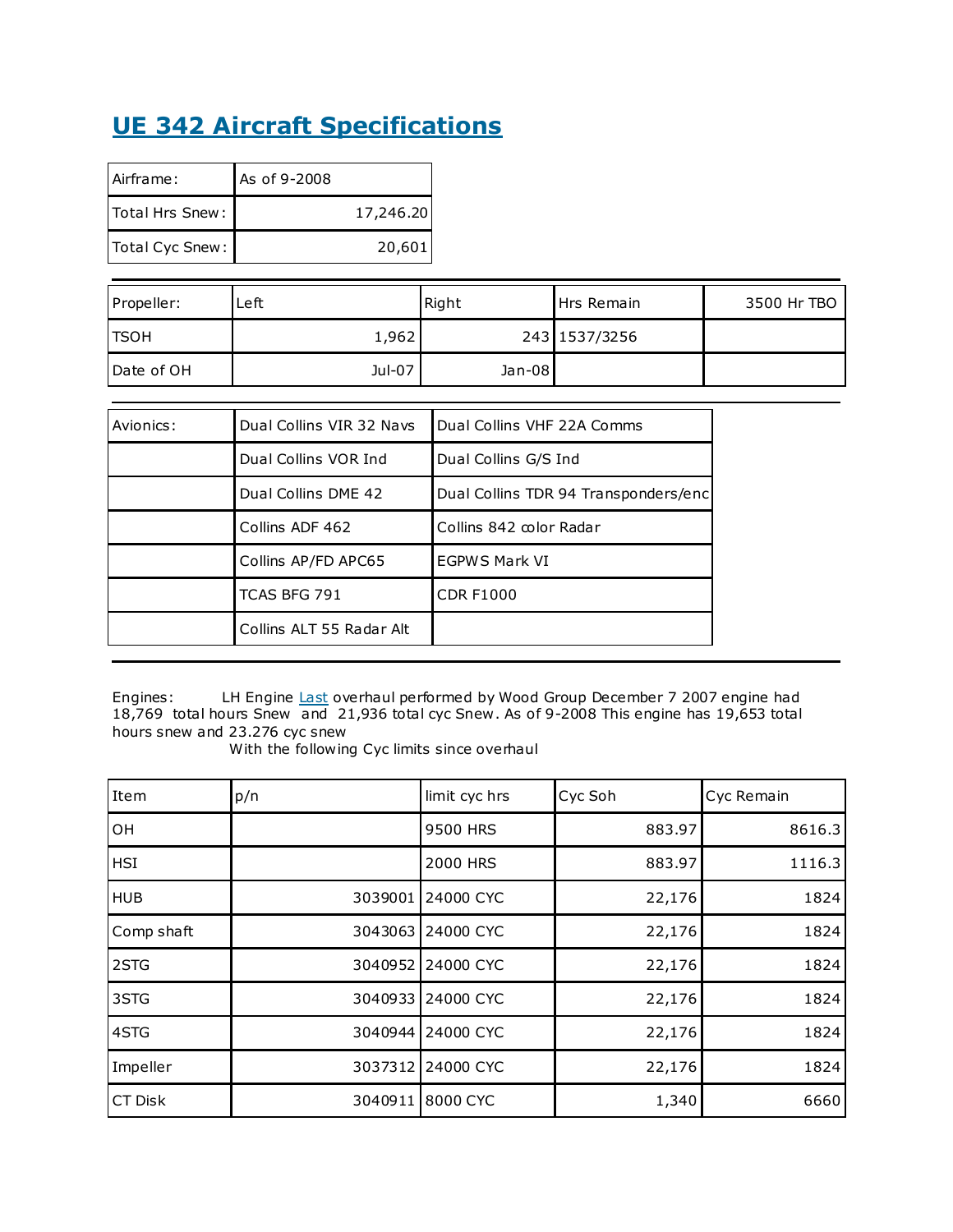| <b>IPT Disk 1</b> | 3037312 15000 CYC | 10,035 | 49651 |
|-------------------|-------------------|--------|-------|
| <b>IPT Disk 2</b> | 3037313 15000 CYC | 10,392 | 4608  |

Engines: RH Engine Last shop visit performed by MTU April 2007 The engine had 10,343.9 Hrs Snew and 11,679 Cyc snew . As of 9-2008

| Item       | p/n        | Limit cyc hrs      | Cyc Soh | Cyc Remain |
|------------|------------|--------------------|---------|------------|
| Overhaul   |            | 9500 HRS           | 3705    | 5794       |
| <b>HSI</b> |            | 2000 HRS           | 108.36  | 1891       |
| <b>HUB</b> | 3039001    | 24000 CYC          | 4437    | 19,568     |
| Comp Shaft |            | 3043063 24000 CYC  | 14,719  | 9281       |
| 2STG       | 3040952    | 24000 CYC          | 3040    | 20,960     |
| 3STG       | 3040933    | 24000 CYC          | 3040    | 20,960     |
| 4STG       |            | 3040944 24000 CYC  | 3040    | 20,960     |
| Impeller   |            | 3036898 24000 CYC  | 14,719  | 9281       |
| CT Disk    | 3053740-01 | 8000<br><b>CYC</b> | 2504    | 5496       |
| PT Disk 1  |            | 3037312 15000 CYC  | 4721    | 10,279     |
| PT Disk 2  |            | 3037313 15000 CYC  | 472     | 10,279     |

Following Cyc limits since overhaul

Maintenance/Inspections Status: 200 hour intervals are as follows and when they are due again

| Interval       | C/W       | <b>HRS</b>   | <b>CYC</b> | <b>HRS Remain</b> |
|----------------|-----------|--------------|------------|-------------------|
|                | 7/2/2008  | 16,948 20,62 |            | 891.6             |
|                | 8/16/2008 | 17,137.79    | 20,399     | 1091.6            |
| $\overline{3}$ | 3/6/2008  | 16,283.83    | 19,213     | 91.6              |
| 4              | 4/10/2008 | 16,517.17    | 19,495     | 291.6             |
| 5              | 5/16/2008 | 16,743.02    | 19,751     | 491.6             |
| 6              | 6/11/2008 | 16,850.58    | 19,915     | 691.6             |

| Structural inspection/service |               |
|-------------------------------|---------------|
| Service                       | Hrs Remaining |